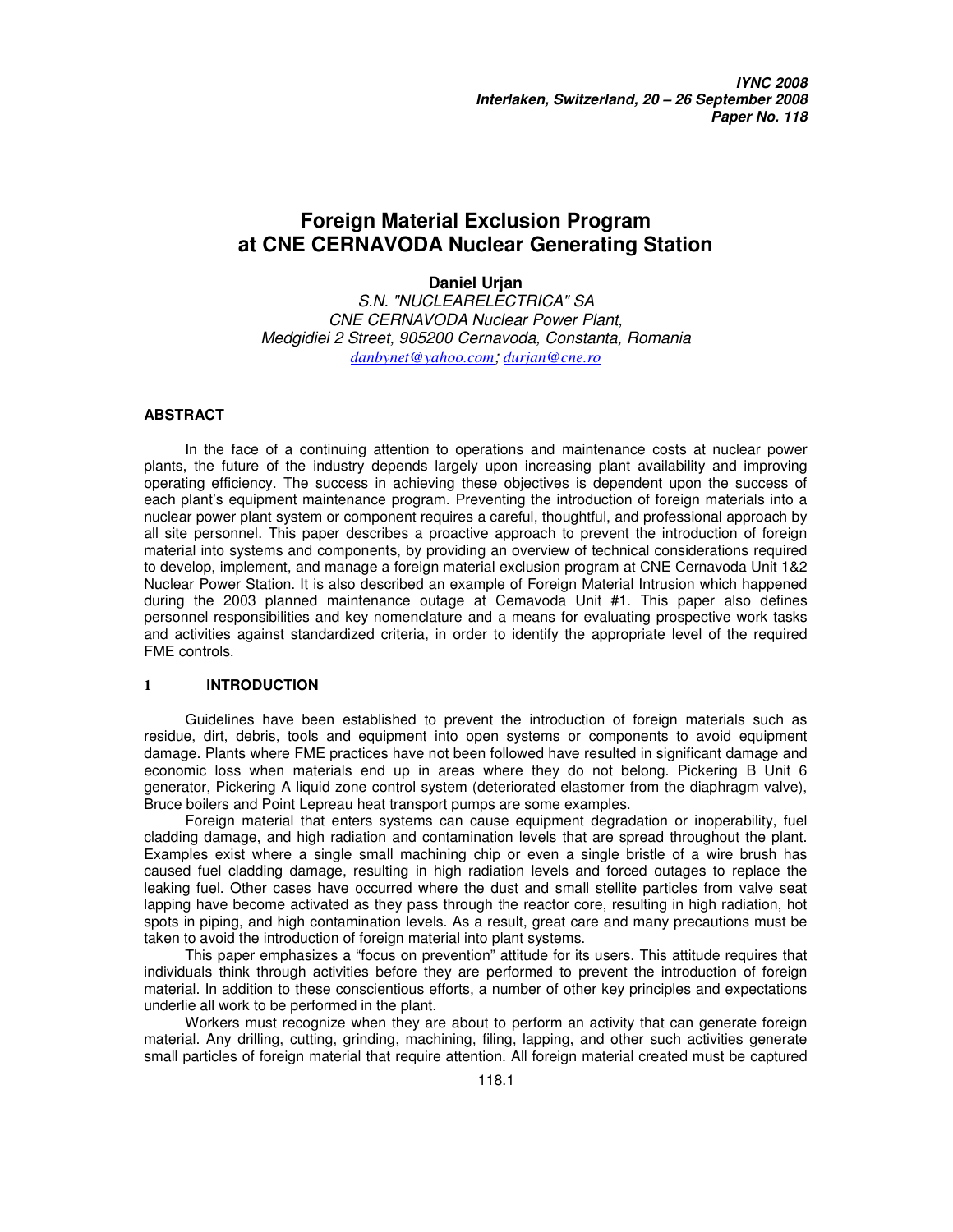or otherwise contained. Action must be taken to prevent the possibility of spreading the material. The traditional approach of cleaning up afterward is not sufficient to meet this objective.

Workers must be alert to the potential for discovery of foreign material at all times. An initial inspection should be performed prior to opening a sensitive system or component, and any unexpected conditions encountered should be reported immediately to supervisory personnel. Immediate reporting is also required when foreign material exclusion (FME) controls are deemed lost during work task performance. Unless absolutely necessary to establish a safe condition, foreign material that is not immediately retrievable should not be disturbed or recovered until a recovery plan is established.

The intentional introduction of foreign material, such as leak sealing compound, chemicals, or lubricants, requires additional controls to ensure compatibility with the system and to prevent inadvertent spreading of the foreign material.

Finally, the proper management of foreign material in a nuclear power plant is extremely important. It is based upon common sense methods to keep unwanted material out of the systems and to properly deal with it when detected or inadvertently introduced. Well-informed, proactive, and responsible workers are the first line of defence for avoiding a potentially expensive and damaging event that could seriously affect the safety and operability of the plant.

# **1.1 Definitions**

To facilitate a common understanding and application of the information provided in this paper, below will be provided definitions for a number of the more important items or concepts associated with plant foreign material exclusion implementation.

**Clean Enclosure** A temporary structure erected around the work area to reduce the possibility of introducing foreign material into a system or component. This enclosure can also be used to reduce the spread of radioactive contamination, dirt, and debris to other systems, components, or areas of the station. Examples of enclosures include glove bags, temporary tents, and temporary buildings.

**Cleanliness Requirements** Plant procedures, industry standards, and regulatory positions that address cleanliness standards to be maintained for systems and associated components in a nuclear power plant.

**Fail Safe** Material that is too large to fit into a system or component or any item that when introduced into a system or component should not result in any damage and can be easily retrieved. Materials such as tools, eyeglasses, etc., can be made fail safe for the purpose of this definition by securing them with lanyards.

**Flush** A process employed to remove known or suspected residue, generated during the performance of an operations or maintenance activity, from a system or component by the introduction of a liquid or gas, such as water or air, sufficient to entrain the foreign material and remove it from the system along with the expelled liquid or gas.

**FME Barrier Log** A log used to record the installation and removal of internal FME barriers. (See the Appendix in this Tech Note for an example of a Barrier Log.)

**FME Boundary** A physical boundary around a task, generally consisting of a barrier and appropriate signage that visibly identifies a specific area as a foreign material exclusion area. Barriers can consist of rope, fabric curtains, tents, temporary metal walls, wire fencing, FME tape markers, or other similar materials.

**Device** An internal, retrievable barrier device or external opening cover installed to prevent foreign material intrusion.

**FME Log** A chronological listing used to account for items that are introduced into a foreign material exclusion area.

**FME Monitor (FMEM)** The individual responsible for controlling the FMEA when material or personnel control is established, maintaining applicable logs, monitoring work activities, correcting FME problems, and notifying the maintenance or work supervision about any unresolved problems.

**Foreign Material (FM)** Any material that is not part of the system or component as designed. Examples include dirt, debris, broken or missing parts, oil, slag, tools, rags, chemicals, machine tailings, lapping compounds, grinding particles, paint chips, leak sealing compounds, and any other items that could adversely affect the intended operation, components, or chemistry of the system.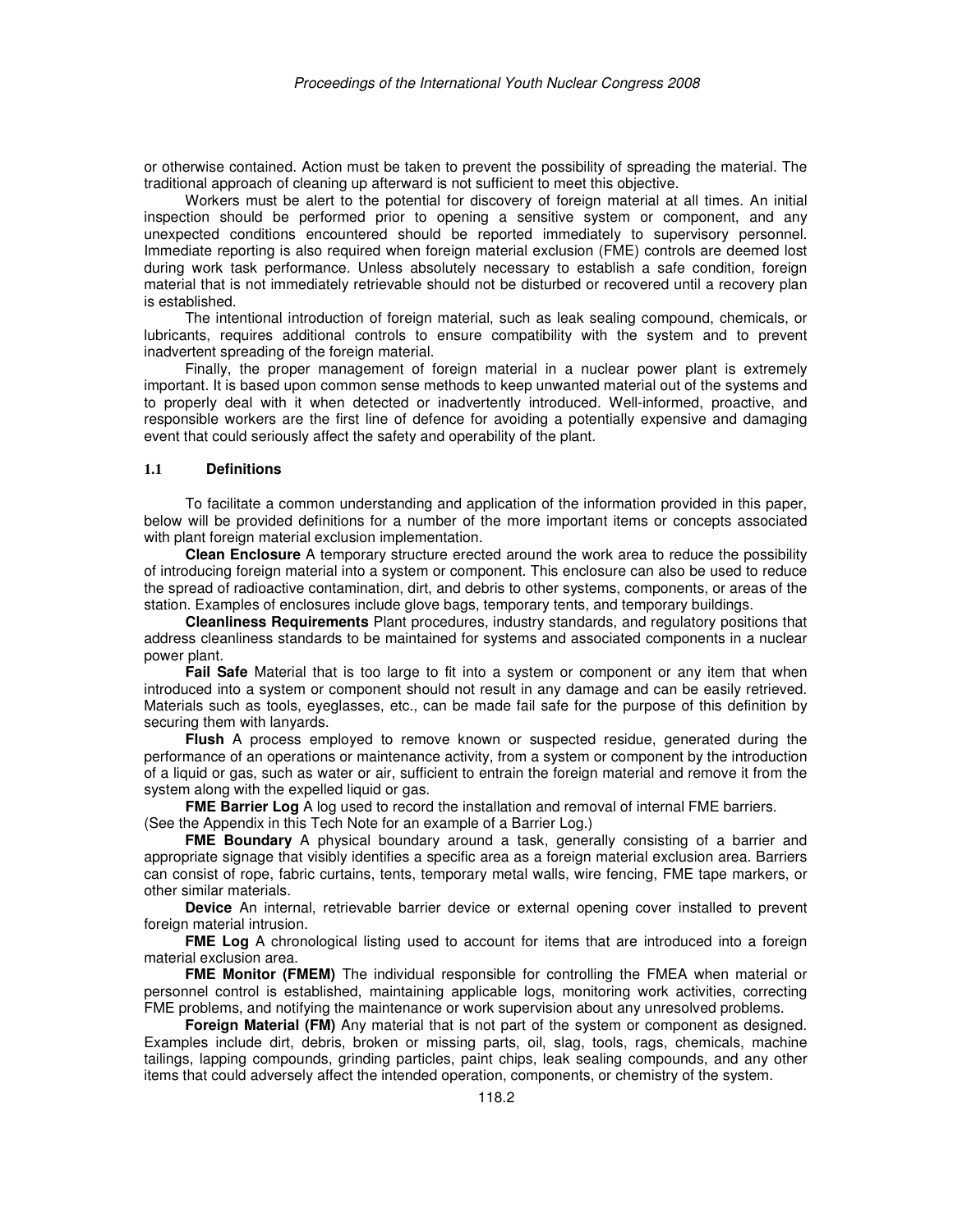**Foreign Material Exclusion (FME)** The plant processes and practices for preventing the introduction of foreign material into a system or component.

**Foreign Material Exclusion Area (FMEA)** A work area or zone requiring specific controls to prevent the introduction of foreign material into systems or components during the performance of maintenance, modification, test, or inspection activities.

**Foreign Material Intrusion (FMI)** An incident where foreign material has been introduced into a system or component.

**Immediately Retrievable** Foreign material that visual contact can be maintained with and that can be recovered at once after it enters a system or component.

**Lanyard** A device used to hold or fasten a tool, material, or other object for the purpose of preventing its loss. Lanyards usually take the form of a rope, string, cord, or other type of restraint and can be attached to any secure object.

**Loss of Control (Loss of Integrity)** A condition deemed to exist when material enters an open system or FMEA and is not controlled by anyone. Loss of control (integrity) also exists when:

• Unexpected foreign material is found within a system or component.

• Material logged into an FME Area Level 1 cannot be accounted for during FME log reviews or closure activities.

• Material is found within an FME Area Level 1 that was not logged in to an FME log during the time in which that log entry was required.

• Material that cannot be immediately retrieved is introduced into the system or component.

• Internal barriers fail or external covers become damaged or missing while the FMEA is unattended.

• An assembled or disassembled component used within the FMEA is found to be missing parts.

• Foreign material is found within an open air system (for example, fuel pool, open tank, or flooded reactor cavity).

**Maintenance Residue** Any by-product of maintenance activity, such as chemical deposits from solvents, particles from grinding or filing, wood chips from scaffolding, tape adhesive, and welding or soldering residue.

**Mandatory FME List** A list, computer code, component, or work activity for which foreign material exclusion is mandatory, such as turbine disassembly, reactor head removal, refuelling, steam generator inspections, and reactor pump seal replacement.

**Personnel Control Log** A chronological listing used to account for all personnel who enter the foreign material exclusion area.

**Pipe Dam** A temporary retrievable blocking device installed inside piping systems to limit the spread of foreign material.

**Temporary Cover** A device for sealing and protecting a system or component from the introduction of foreign material when the system or component is unattended, or during periods of operation with temporary system modifications in use.

# **2 DEFINING PERSONNEL RESPONSIBILITIES AND KEY NOMENCLATURE**

All site personnel share a common responsibility for FME. Any worker, whether an employee contractor, should be able to initiate a stop work order if FME becomes, or is in danger of becoming, compromised.

Preventing the introduction of foreign materials into a system or component requires a careful, thoughtful, and professional approach by all site personnel. Site personnel should observe the following practices:

• Remove loose or non-essential items from the work area.

- Secure essential items with lanyards.
- Install barriers or covers to block openings.
- Inspect tools for potential loose parts, no matter what size, prior to introduction into the FMEA.

• Secure personal items, such as eyeglasses, earplugs, security badges, dosimeters, as well.

The following sections provide information on divisions for FME-related responsibilities at the plant. In addition, specific guidance on task performance is provided for certain levels of responsibility, such as workers, supervisors, and work planners.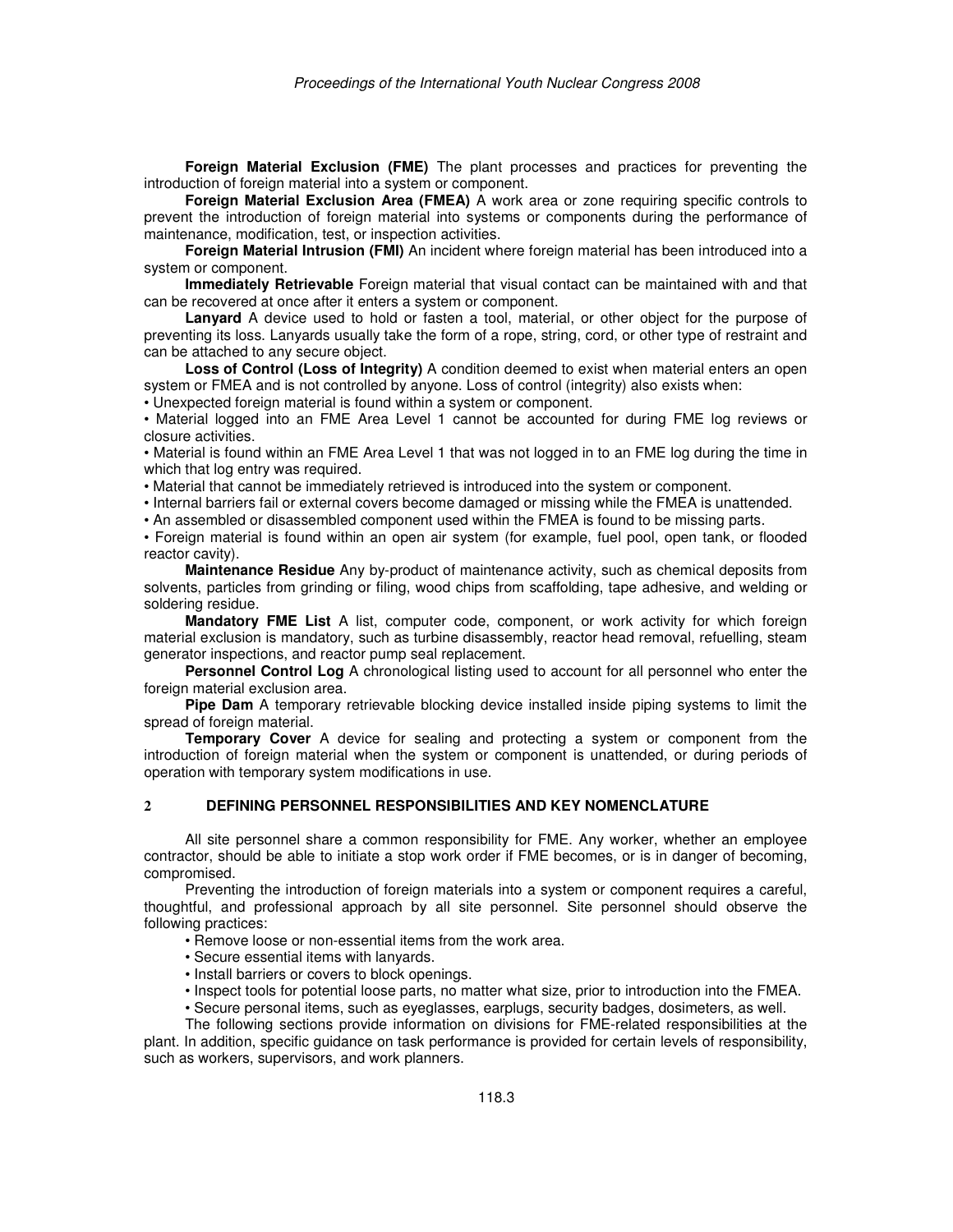## **2.1 Worker**

The worker is responsible for adhering to FME requirements; maintaining the FMEA; using work practices that minimize the introduction of foreign material into a system or component; notifying the supervisor of problems; assisting in establishing or restoring FME controls, and completing work in a timely manner to reduce the time that an open system or component is vulnerable to introduction of foreign material.

# **2.2 First Line Supervisor**

The first line supervisor has the following responsibilities: to review FME requirements with the planner, brief the work group, implement FME requirements and monitor the work site for FME guideline compliance. Also, he has to initiate corrective actions if FME requirements have not been met or if any procedure problems develop.

Other responsibilities include verifying system and component cleanliness prior to final closure, and initiating recovery procedure if material control is lost; providing feedback to planning on problems or good practices; performing a field inspection of the FMEA; reviewing the work package FME requirements to ensure that they are appropriate to the task and to local conditions at the work site; ensuring that all necessary FME requirements have been satisfied prior to authorizing opening of the affected system or component; monitoring periodically work task performance and work practices employed within the FMEA to ensure that plant FME requirements are upheld

Also, he has to assign a FMEM to monitor the FMEA as appropriate if the affected system or component, or other systems or components located within the FMEA, are

- (i) critical to personnel safety or station operations or
- (ii) will be left unattended for extended periods of time during work task performance

#### **2.3 Work Group Supervisor**

The work group (second line) supervisor will ensure that specified FME controls and procedures are applied, identifying deviations from planned controls, and approving such deviations; secure FMEM support (as necessary), and make sure that appropriate inspections are conducted by qualified personnel.

Also, Work Group Supervisor will ensure that appropriate corrective actions are taken as necessary, determine that emergent work receives the proper verification level by management walking around, and reinforce FME expectations and standards at work locations.

## **2.4 FME Monitor (FMEM)**

The FME monitor is responsible for the following: understanding and ensuring that the requirements of an FMEA are implemented; controlling the FMEA when material or personnel control is established; maintaining and reconciling applicable logs; monitoring work activities; correcting FME problems; performing an accurate turnover to an oncoming shift FMEM; notifying the maintenance or work supervisory personnel about any unresolved problems.

# **2.5 Work Planner**

The work or maintenance planner is responsible for the following: preparing work packages; performing field walk-downs; determining FME requirements; briefing the maintenance or work supervisor, and analyzing feedback to improve future work packages.

## **2.6 System Engineer**

The system engineer's role is to ensure that appropriate FME requirements are specified on self authored work packages; approve any deviations from the FME requirements; determine that the tools and materials specified meet all regulatory and system design requirements, and to assist with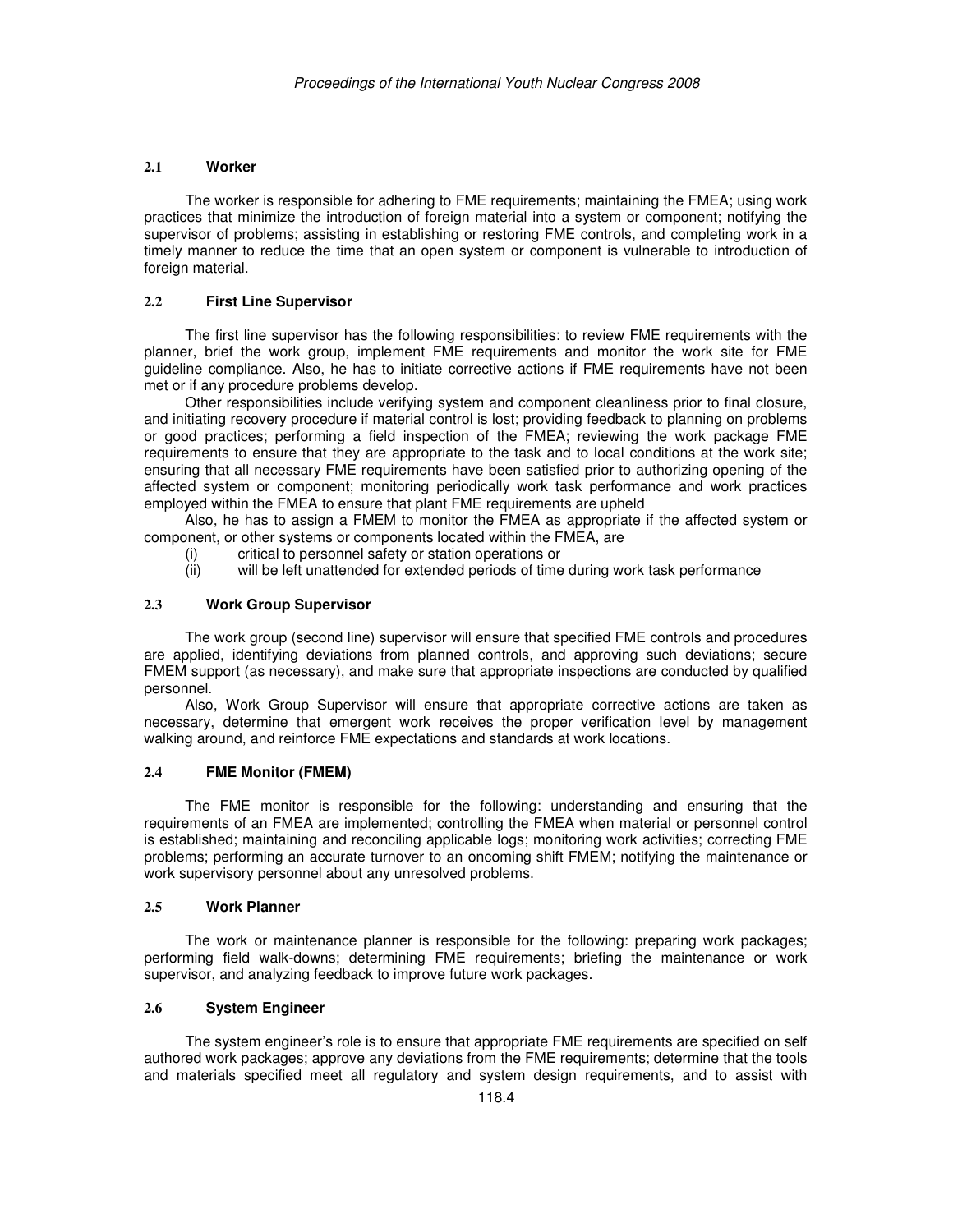evaluation of material recovery techniques, their relative effectiveness, and potential adverse impacts on the system if FME controls are lost

#### **2.7 Shift Superintendent**

The shift superintendent is responsible for the reviewing and approving any deviations from the work package FME requirements and evaluating material recovery techniques, their effectiveness, and their impacts on system performance in the absence of the system engineer or second line supervisor.

#### **2.8 Maintenance Manager and Maintenance Supervisors**

The maintenance supervisor is responsible for implementing the FME program; administering the plant FME program and training; managing the FME guidelines; coordinating training and monitoring the quality of training; periodically visiting work locations to reinforce FME expectations and standards; investigating the root cause of FME incidents; conducting periodic work site observations to ensure that the maintenance organization and contractors are complying with the procedure.

Also, it is important to ensure that station and contractor personnel are trained in FME requirements.

## **3 IMPLEMENTING AND MANAGING A FME PROGRAM. WORK PLANNING AND PERFORMANCE**

The keys to successful implementation of FME controls are recognition, understanding, and cooperation. Where workers recognize the need for FME controls, understand their responsibilities, act accordingly, and cooperate with one another while performing work tasks within an FMEA, successful FME control is easily achievable. The following general guidelines will aid workers, supervisors, and work planners to better recognize needs, understand responsibilities and cooperate with others during work task planning and performance.

## **3.1 Work Planning**

Begin each planning activity by reviewing the work package requirements to determine the types of work tasks involved, identifying those tasks where FME control might be required. Perform a field inspection of the work site after reviewing the plant work control system. Note any local conditions, work in progress, or planned work activities that could raise an FME concern during performance of the activity in preparation.

In analyzing the potential FME requirements for a work task, begin by identifying the systems or components that must be opened or accessed in connection with work task performance.

Determine whether the work task area requires the posting of signage identifying FMEA boundaries or the installation of barriers that control or restrict personnel access.

If tools, parts, or other items used in work task performance are able to enter the system and might not easily be retrieved, consider implementing the following controls:

- Control materials allowed into the FMEA.
- Assign responsibility for tool and materials control.
- Document the use and removal of tools and materials.

• Do not allow the introduction of personal objects, for example, jewellery, change, pens, or other potentially loose objects, into the FMEA.

• Positively secure all required potentially loose objects, for example, gloves, badges, dosimeters, glasses, and hand tools, using tape, lanyards, or other appropriate devices. Ensure that these security devices do not, themselves, have the potential to become introduced into the system or component as foreign material.

Limit the access of unnecessary personnel to the FMEA. Provide for alternate routing of personnel engaged in other activities around the FMEA, and enforce the alternate route through the placement of an FMEM for the work task duration.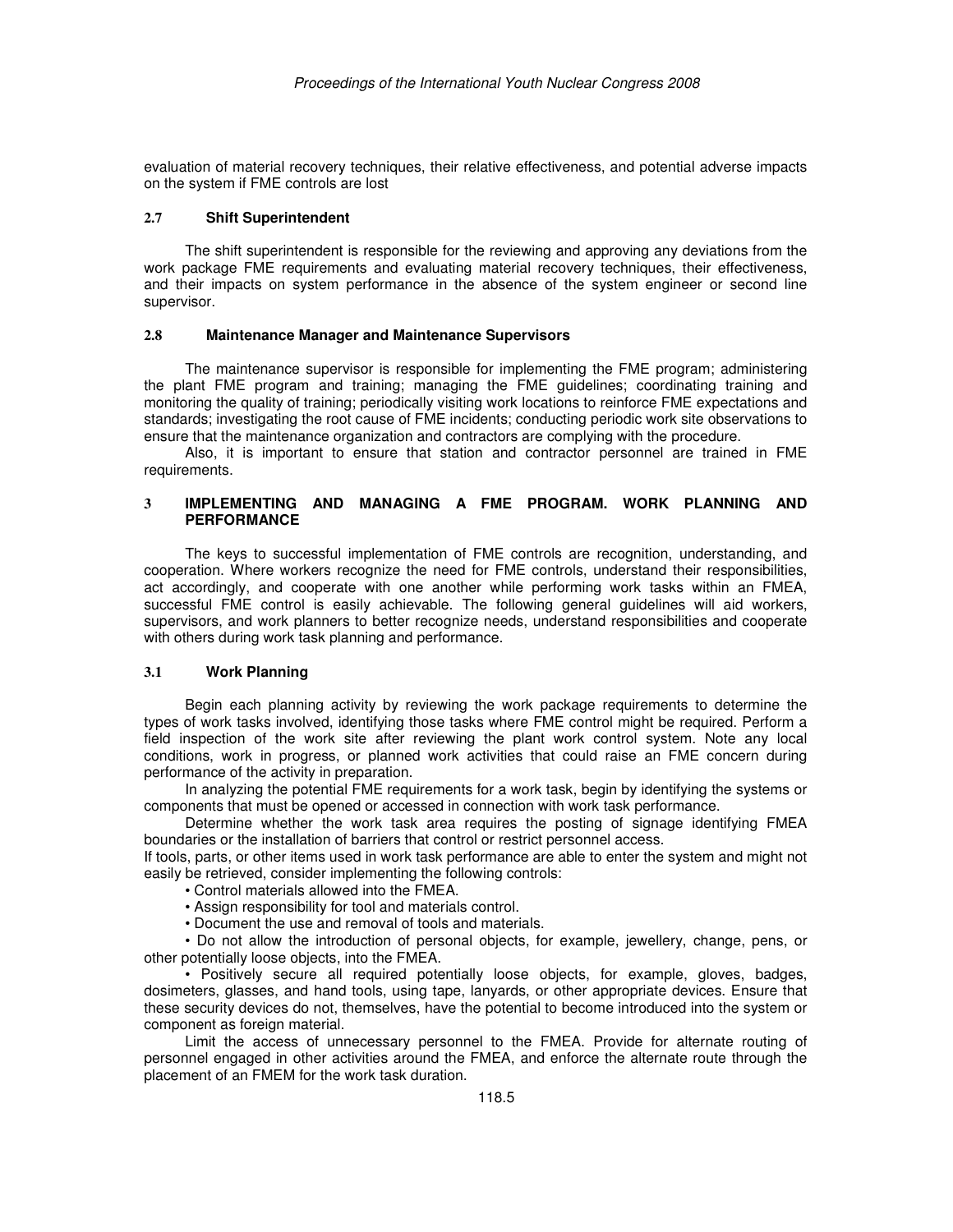Evaluate the level of FMEA cleanliness required for performance of the work task. Pay particular attention to overhead areas and gratings. Ensure that all cleaning has been completed before beginning the work task and that all cleaning materials and cleaning residue have been removed from the area.

If system integrity must be breached and must also be left open (that is, the system left open) and unattended during work task performance, require that temporary covers be available for installation during those periods.

During activities involving open piping systems, specify the use of temporary pipe dams to reduce the possibility of FMI where practical, especially where activities such as grinding, valve lapping, or filing will take place.

In preparing the work package, be sure that a copy of the plant FME requirements covering the related work task is attached. Prominently note in the work package instructions that plant FME requirements information is included with the work package, and provide for a verification mechanism to ensure that those requirements have been located within the work package and reviewed by the responsible party before the work task begins.

## **3.2 Basic FME Work Practices**

A practical knowledge and appreciation of where foreign material is commonly encountered during various types of plant operations and maintenance activities are important for avoiding FMI incidents.

At work task commencement, prior to actually opening a system or component, begin by establishing FMEA boundaries as required or applicable. Install boundary markers and remove nonessential materials from the FMEA and adjacent areas.

Clean the FMEA and adjacent areas using appropriate methods that are sufficient to provide the required level of pre-task cleanliness. Remember to inspect overhead gratings, walkways, railings, and other structures or components for dirt and other debris. Upon completion of this pre-activity cleaning, install a clean enclosure, as required, to facilitate FME for this work task. It is especially important to establish a clean work environment before beginning a work task. Thorough cleaning can be performed without the risk of creating an opportunity for FMI only before a system or component is opened.

After a system or component is opened for maintenance, one of the most effective ways to minimize the opportunity for FMI is to maintain a neat and clean work place by cleaning as you go putting away tools after each use, removing any excess consumable materials and their containers immediately after use, and removing all cleaning materials used to maintain the work site after each use.

When preparing to perform a separate work task within a previously established FMEA, make certain that you coordinate with the work permit holder and/or first line supervisor so that no conflicts will occur that might jeopardize the maintenance of FME controls for either work task.

Cover all unattended openings into systems or components. Consider potential requirements for ventilation or ingress/egress when implementing opening covers. Use only plant-approved materials for covering systems and components.

When the use of an FME Log is in effect, log all personnel, tools, and materials in and out of the FMEA. Maintain both a daily FME Log for items not required for longer periods, as well as a long term FME Log to record items required within the FMEA on a continuing basis or until work task completion. Some plants also use a separate sheet in the daily FME Log for each worker entering the FMEA, to foster an element of increased accountability for items introduced into the area. Personal items, such as eyeglasses, earplugs, and dosimeters, are not normally recorded in the FME Log.

Secure all tools, materials, and equipment prior to introducing them into the FMEA through the use of lanyards or other acceptable means, as practical.

Make certain that all chemicals or chemical compounds introduced into the FMEA comply with plant guidelines and the plant chemical control program, if applicable. To the extent practical, do not keep trashcans or other general refuse containers within the FMEA. Collect and remove all dirt, debris, and other refuse as it accumulates. Remember to log out all trash, as applicable, in the appropriate FME Log.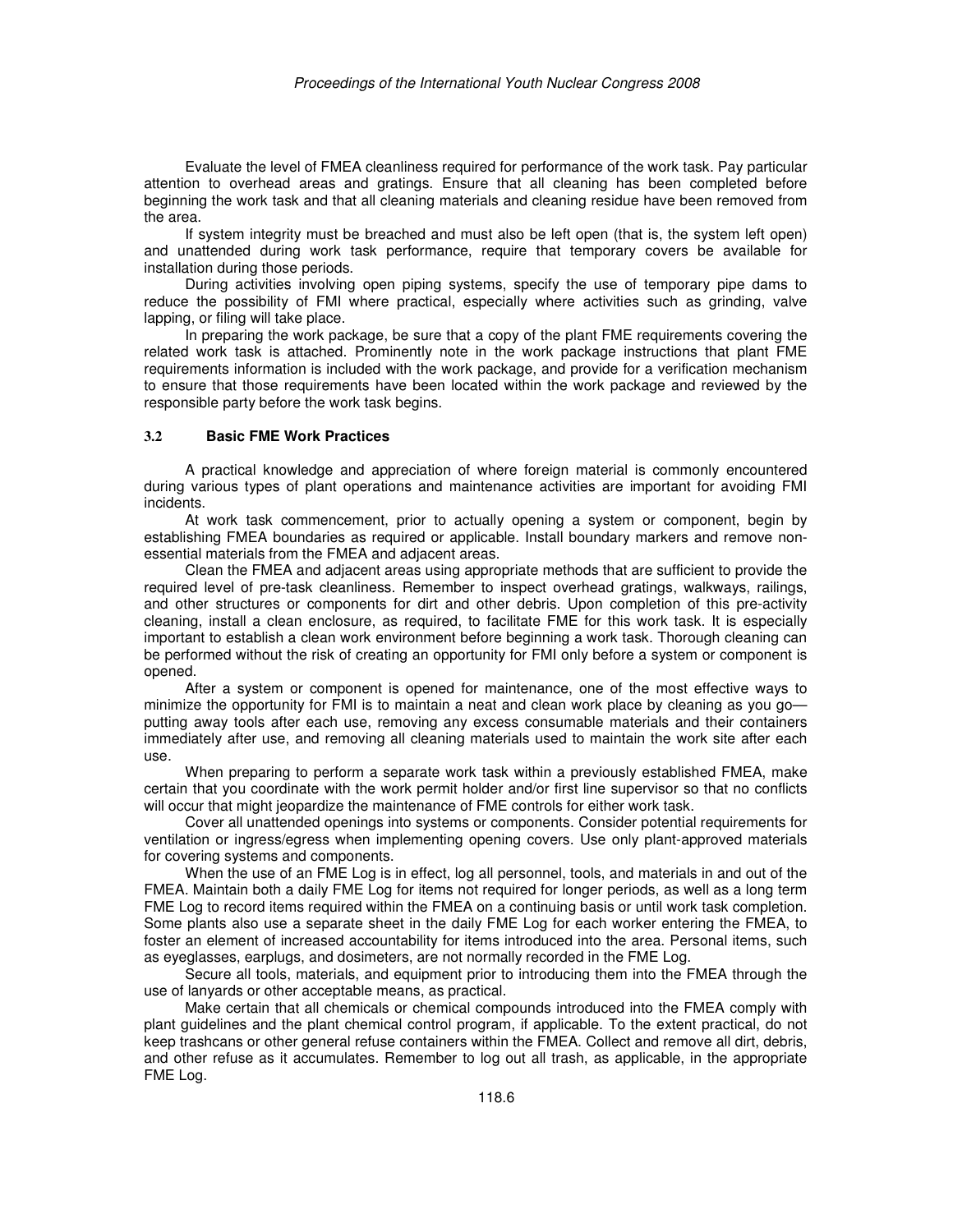Remove all personal items, for example, jewelry, contents of pockets, and other potential loose objects. Tape over clothing buttons, glove tops, and bootie tops to ensure that they do not become dislodged during work task performance. Secure eyeglasses, safety glasses, hard hats, hearing protectors, and other such items in such a fashion that they cannot become lost if they should be dislodged while worn within the FMEA. Some plants restrict the use of hard hats and earplugs over open pools and the reactor cavity.

As a rule, do not allow the use of transparent materials, such as visors or clear plastics, within an FMEA unless they are conspicuously marked to improve visibility and tracking.

When working within the FMEA, **ANTICIPATE**! Before initiating any task action, stop, think, act, and review. Expect the unexpected.

Use only fail-safe or tethered tools and materials and approved chemicals and solvents. Install pipe dams, opening covers, clean tents, or other specific barriers as appropriate.

Inspect and clean the system or component internals as necessary immediately upon opening.

After the maintenance, repeat the inspection and cleaning before closing the system or component. Ensure that all materials used to inspect or clean the system or component are accounted for and removed from the FMEA immediately after use.

In the absence of an assigned FMEM, implement a two-person accounting process for tracking the introduction, use, and removal of all tools and materials used in the FMEA.

Introduce tools and materials into the FMEA only as they are necessary to support work task performance. Remove used tools and materials from the FMEA immediately after their use is completed.

Take special precautions to capture or control airborne foreign material when performing certain work tasks (for example, spray painting, sand/grit blasting, grinding, insulating, chemical cleaning, welding, cutting, and so on) that by their nature tend to generate foreign material as a by-product.

**CAUTION:** In activities that require grinding, drilling, sawing, machining, or lapping of valve seats, pay particular attention to the generation of loose material (grindings, filings, sawdust, etc.) that could be introduced into the area or nearby systems or components as foreign material. Experience has shown that vacuuming alone is not always sufficient to ensure material removal, especially in the case of lapping compound residue. Wipes, flushes, or similar methods must be used to be sure that all grit and debris are removed to prevent their intrusion into the area, system, or component.

Stellite debris from activities such as valve grinding or lapping are of particular concern because those particles can become highly radioactive after passing through the reactor. When grinding inside a system, make certain that all welding residue (for example, slag, grinding dust, and splatter) is carefully collected and removed. This includes residue from non-destructive weld examinations performed. Be sure to account for each unused welding rod and used rod stub that was introduced into the FMEA upon job completion.

Secure all sheets of paper, such as procedures, work packages, drawings, and signage, used in and around open systems and components. Include material and tool accounting within the Work Report or turnover process.

**CAUTION:** In the event that foreign material is introduced into the FMEA, system, or component, or if FME controls are lost, stop work immediately and notify the first line supervisor as well as the FMEM, if applicable. Do not attempt to recover foreign material from the system or component or to reestablish.

#### **4 IDENTIFYING THE APPROPRIATE LEVEL OF FME CONTROLS**

The appropriate level of required FME controls could be established by evaluating prospective work tasks and activities against standardized criteria.

## **4.1 FME Boundary Establishing**

FMEAs can be divided into two or more importance levels to provide more effective administration of FME controls during work task performance. Cernavoda NPP uses three levels for establishing FME controls, as in the following table: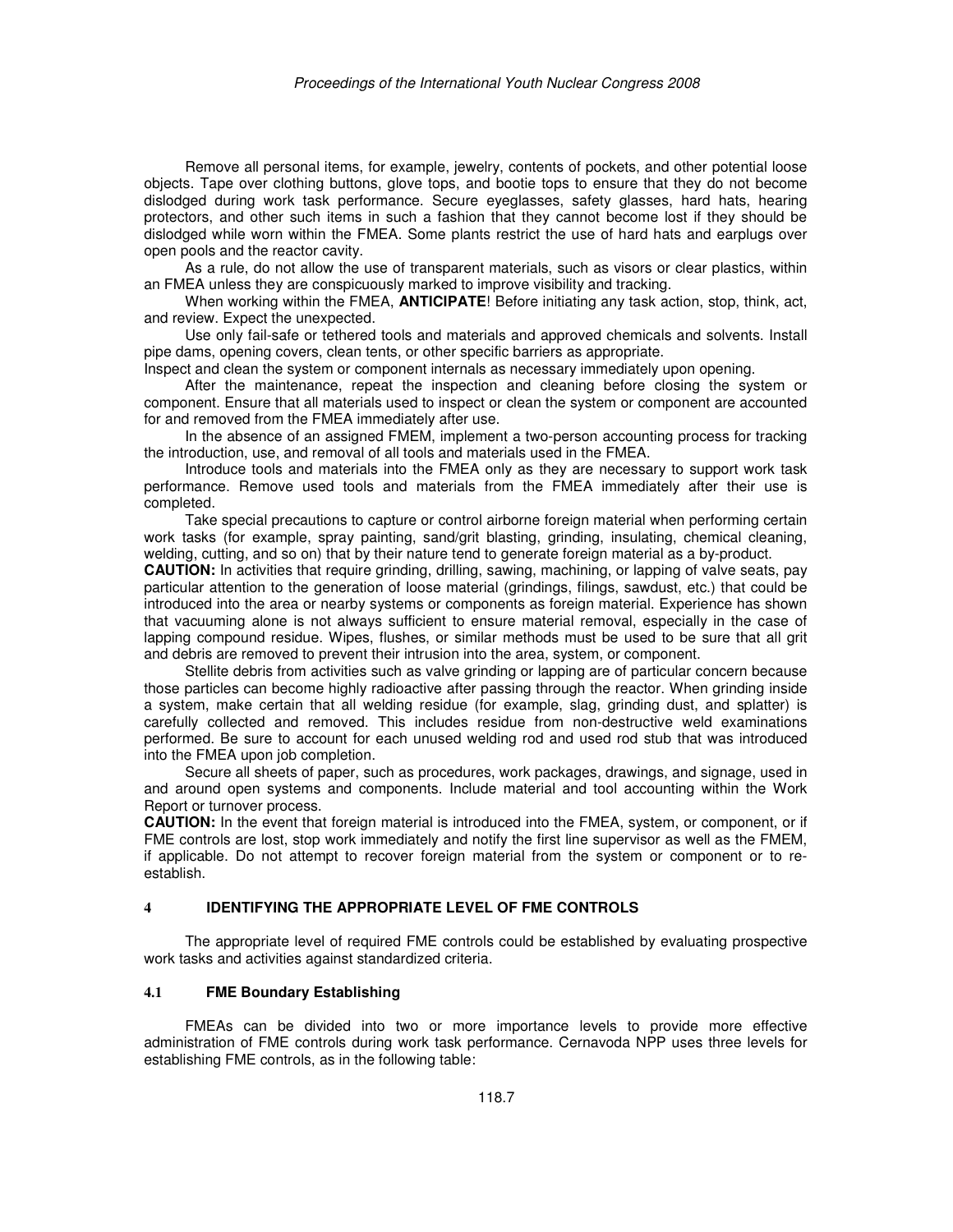| <b>Levels for FME</b><br>controls | <b>Description</b>                                                                                                                                                                                                                                                                                                           |  |
|-----------------------------------|------------------------------------------------------------------------------------------------------------------------------------------------------------------------------------------------------------------------------------------------------------------------------------------------------------------------------|--|
| FME Area LEVEL 1                  | The highest level of FME control imposed upon a system. Establish an<br>Area 1 zone where final inspection of area cleanliness or immediate<br>retrieval of foreign material is not possible.                                                                                                                                |  |
| FME Area LEVEL 2                  | An intermediate level of FME control imposed upon a system. Establish<br>an Area 2 zone where an increased level of control is desirable because<br>final inspection for cleanliness or immediate retrievability of foreign<br>material might not be easily achievable.                                                      |  |
| FME Area LEVEL 3                  | The lowest level of FME control imposed upon a system. Establish an<br>Area 3 zone where a routine level of control is desirable because final<br>inspection for cleanliness and immediate retrievability of foreign material<br>are easily achievable, and good housekeeping and work methods provide<br>adequate controls. |  |

The following decision tree, Figure 1, will aid in determining the appropriate level of FME controls required for a specific work task.



Figure 1: Determining Appropriate FME Control Levels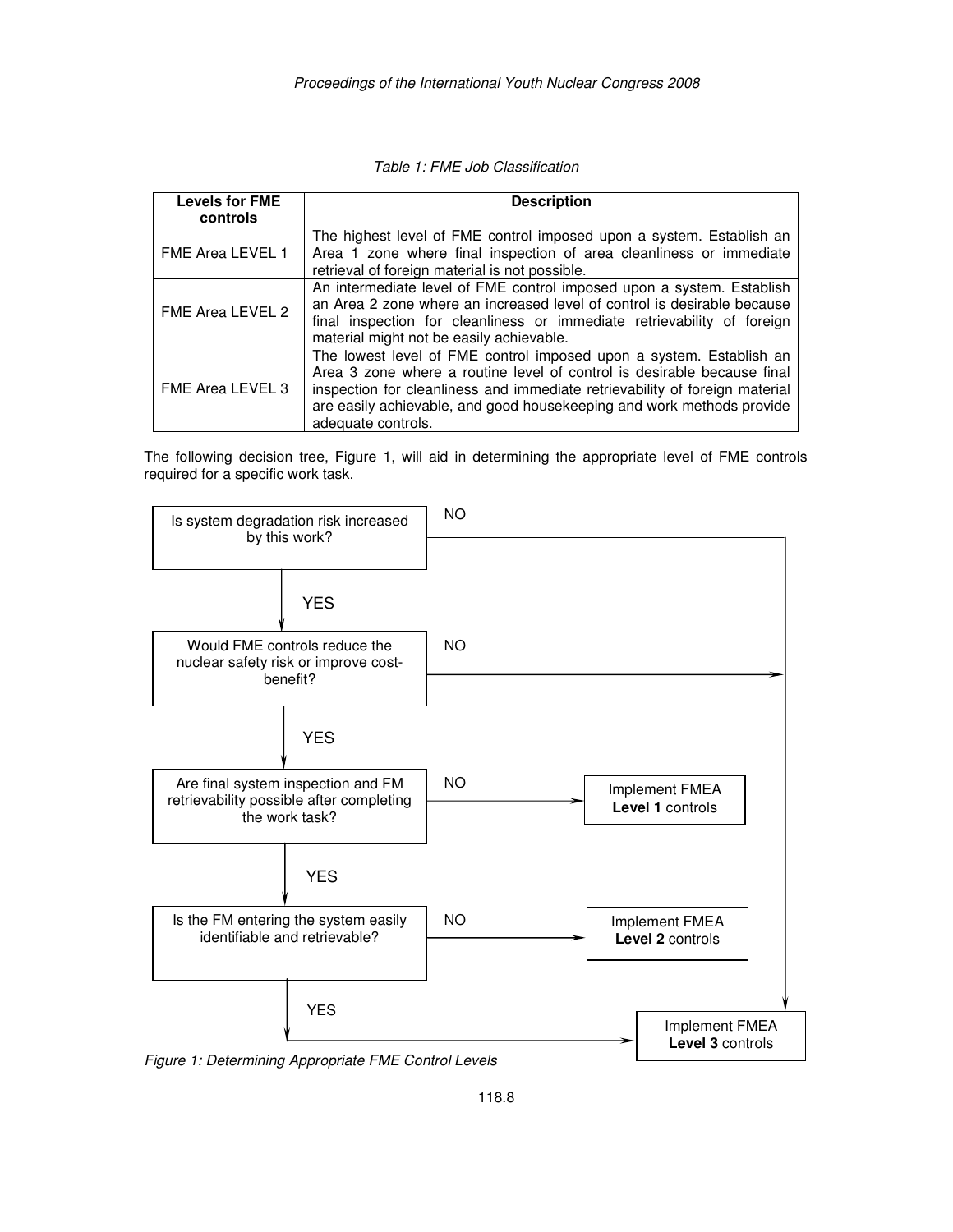# **4.2 FME Job Classification Table**

The following Table 2 provides additional considerations when you are establishing the level of FME protocols required for the performance of a given work task. These protocol requirements can include:

- Measures to be taken during work task performance to ensure FME
- Level of verification required for as-found and as-left inspections
- Tool and material requirements for FME

Where the work planner or supervisor in charge is uncertain of the proper classification used to establish work task FME requirements, consult with the system engineer for assistance in establishing them.

# **5 FME PROGRAM DEVELOPMENT**

Several mechanisms exist to strengthen the FME program, including:

• **Personnel Training.** Personnel training is the cornerstone of an effective plant FME program. Consider ways to incorporate FME considerations into all operations and maintenance training programs offered to plant staff. Develop general FME training for all operations and maintenance staff as a part of your overall plant training program. Schedule focused FME refresher training ahead of the specific work task performance, as necessary. Make all plant staff, including management and administrative personnel, generally aware of the concept of FME control and its importance to successful plant operation.

• **Post-Incident Evaluation**. Post-incident discussions with involved personnel are one of the most effective ways to identify and prevent a recurrence of process-related FME incidents. Discuss each incident individually with involved personnel. Determine what happened from each person's perspective. Focus on why actions or decisions that led to the incident were made, and solicit suggestions for alternative actions or decisions that could be made to address similar circumstances in the future. Host a group discussion session to summarize and review individual suggestions for improvement, and develop a plan for implementation of those suggestions.

• **Leadership by Example**. Work task supervisors must take the initiative to ensure that they set a good example for craft personnel and others in thoughtfully considering and adhering to existing plant FME procedures.

Further, supervisors should also encourage others to take responsibility for considering potential FME implications associated with their work and to be aware of appropriate FME guidelines for particular plant maintenance activities.

Use insights suggested from plant personnel during routine training programs, and lessons learned from post-incident evaluations and from management observations during work task supervision and walk-around inspections of ongoing maintenance activities to provide feedback and improve aspects of the existing plant FME program as appropriate.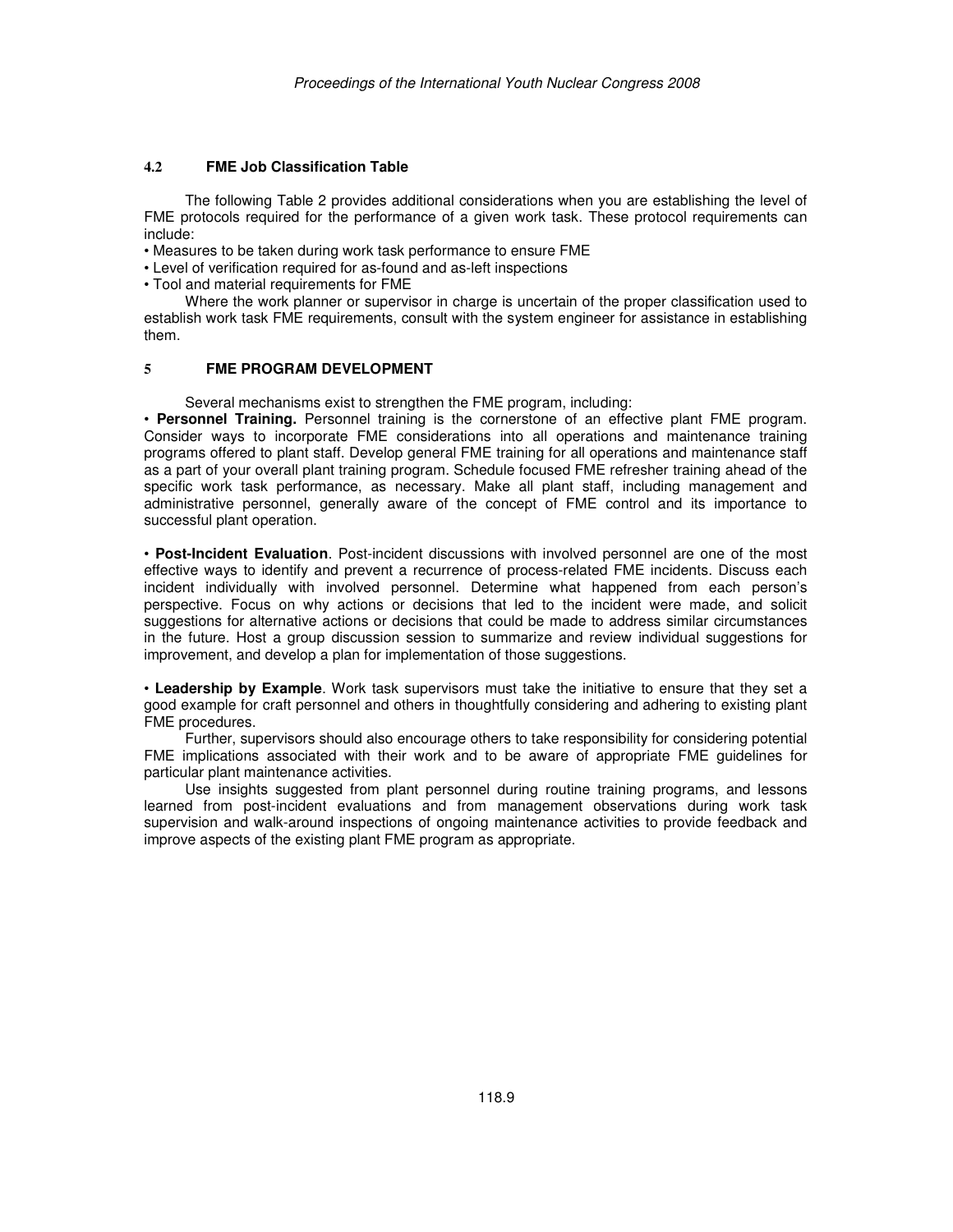| Rating                                    | <b>Criteria</b>                                                                                                                                                                                                                                                                                                                    | <b>FME Requirements</b>                                                                                                                                                                   |  |
|-------------------------------------------|------------------------------------------------------------------------------------------------------------------------------------------------------------------------------------------------------------------------------------------------------------------------------------------------------------------------------------|-------------------------------------------------------------------------------------------------------------------------------------------------------------------------------------------|--|
| Probability of Foreign Material Intrusion |                                                                                                                                                                                                                                                                                                                                    |                                                                                                                                                                                           |  |
| High                                      | Large openings sufficient to admit a<br>person's arm or use of hand tools.<br>- Personnel entry or partial entry into the                                                                                                                                                                                                          | - Personnel entry or partial entry<br>into the<br><b>FMEA</b><br>boundaries<br>are<br>established with signage                                                                            |  |
|                                           | system or component.<br>- Tools or inspection equipment will enter the<br>system or component.<br>- Foreign-material-generating activities.                                                                                                                                                                                        | - FMEM(s) are assigned.<br>$-$ FME Log is in use.<br>- All openings are sealed with<br>while<br>temporary<br>covers<br>unattended.<br>- Special clothing is used.<br>- Lanyards are used. |  |
| Moderate                                  | - Medium to large openings.<br>- Debris-generating activities.<br>- Potential for foreign material intrusion from<br>uncontrolled adjacent areas.                                                                                                                                                                                  | - An FMEA is established.<br>- Lanyards are used.<br>- All openings are sealed with<br>while<br>temporary<br>covers<br>unattended.                                                        |  |
| Low                                       | - Small openings.<br>- No foreign-material-generating activities.<br>- Clean work environment.                                                                                                                                                                                                                                     | - All openings are sealed with<br>while<br>temporary<br>covers<br>unattended.<br>- Normal good work practices<br>apply (see Section 6).                                                   |  |
|                                           | Difficulty of Foreign Material Detection                                                                                                                                                                                                                                                                                           |                                                                                                                                                                                           |  |
| High                                      | - Foreign material might be difficult to visually<br>detect from the work site.<br>- Foreign material can migrate to a location<br>with poor visual inspectability.<br>- Foreign material might require special<br>inspection equipment to detect.                                                                                 | - Independent as-found and as-left<br>inspections are performed.<br>- Special inspection techniques<br>are used, as required.<br>- A post-maintenance flush is<br>required, if possible.  |  |
| Low                                       | - All foreign material is readily visible.                                                                                                                                                                                                                                                                                         | and as-left<br>$\overline{a}$<br>As-found<br>visual<br>inspections<br>performed<br>are<br>bv<br>workers.                                                                                  |  |
|                                           | Difficulty of Foreign Material Recovery                                                                                                                                                                                                                                                                                            |                                                                                                                                                                                           |  |
| <b>High</b>                               | Foreign<br>material<br>cannot<br>be<br>readily<br>$-$<br>recovered from the work site.<br>- Foreign material recovery might necessitate<br>opening other systems or components.<br>- Special recovery tools or techniques might<br>be required.<br>- Lost foreign material could require or extend<br>an outage or power derating. | - Foreign material recovery plan is<br>required as part of the work<br>package.<br>- Pipe dams and barriers are<br>required to limit foreign material<br>migration.                       |  |
| Low                                       | - All foreign material can be readily recovered<br>by workers.                                                                                                                                                                                                                                                                     | - Normal good work practices<br>apply.                                                                                                                                                    |  |

Table 2: FME Job Classification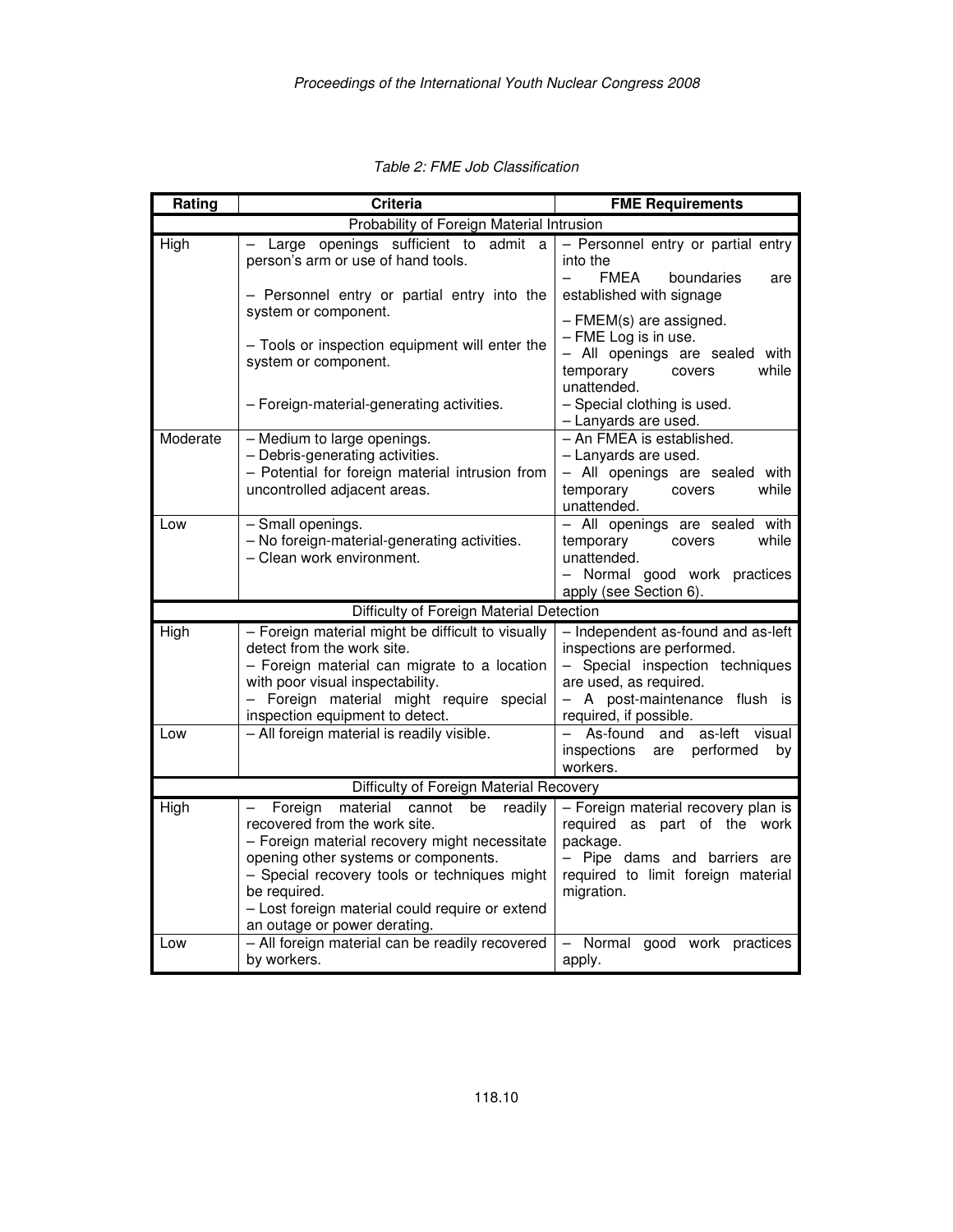## **6 A CLOSE TO HOME EXAMPLE**

An interesting example, which is more a technical accident then a FMI (Foreign Material Intrusion), happened during the 2003 planned maintenance outage at Cemavoda Unit #1, when an investigation into possible causes of steam generator feed water pipe vibration, specific to steam generator #2 were on going.

#### **6.1 Introduction**

The inspection was performed by lowering a video camera between the shell ID and shroud from the steam drum upper deck to view the thermal sleeve from above. During the inspection the Olympus PT 400 camera became lodged between the feed water box and the shell l.D. A second camera (Jamko) was deployed to view the Olympus camera. The Jamko camera also became stuck somewhere along the down comer when its removal was attempted.

As a result of the camera extraction effort that commenced on June 25, 2003, the B&W/AECL team was successful in removing the following:

1. The entire B&W "Jamko" camera & cable, which was lodged in the upper portion of the steam generator.

2. The entire length of camera cable that was originally attached to the SNN "Olympus" camera.

The "Olympus" camera body with associated cable strain relief (spirally wound spring) remained lodged between the feed water box tapered section and steam generator shell on the X-1 side of the feed water box. As a result of extraction efforts the camera cable became separated from the camera. The entire length of cable was retrieved. Numerous extraction efforts to remove the remaining camera body included the use of hooking devices and wire rope snare. Even when a considerable amount of downward/lateral force was exerted to dislodge the camera, no movement was observed. Any more aggressive attempts for extraction, at this time, would have presented unacceptable risk of introducing more foreign material into the steam generator. Therefore the extraction effort was discontinued.

The Camera components that remained in the steam generator presented minimal long-term risk to its operating integrity. The components were dispositioned to remain in the steam generator as per "Corrosion Consequences of Inspection Camera's left in Cemavoda 1 - Steam Generator 2", dated June 11, 2003. In its current location the lodged camera would have no effect on the operating integrity of the steam generator. If the camera became dislodged from the feed water box, the metallic components would fall to the top of tube sheet and come to rest in the annulus region around the tube bundle.

B&W/AECL recommended that secondary side inspection be performed in steam generator #2 to verify the position of the camera components, during the next scheduled maintenance shutdown and tooling prepared to extract the remaining camera components.

## **6.2 Camera Retrieval**

The inspection and retrieval tooling was staged at the X-1 side of the steam generator. Both the 2 %" access port and 4" hand hole were opened. Three studs could not be removed from the 2 %" access port and one stud could not be removed from the 4" hand hole.

The equipment was set up on the X-1, 2 %" access port and the initial annulus inspection was started. The inspection was initially directed toward the cold leg side of the steam generator, as this would be the expected resting place of the camera if it fell from the feed water box above.

Once the inspection started the camera was immediately located behind the second shroud foot from the X-1, 2 %" access port (see figure 1). The camera was viewed from both behind the foot and around the side of the foot as shown in the pictures below.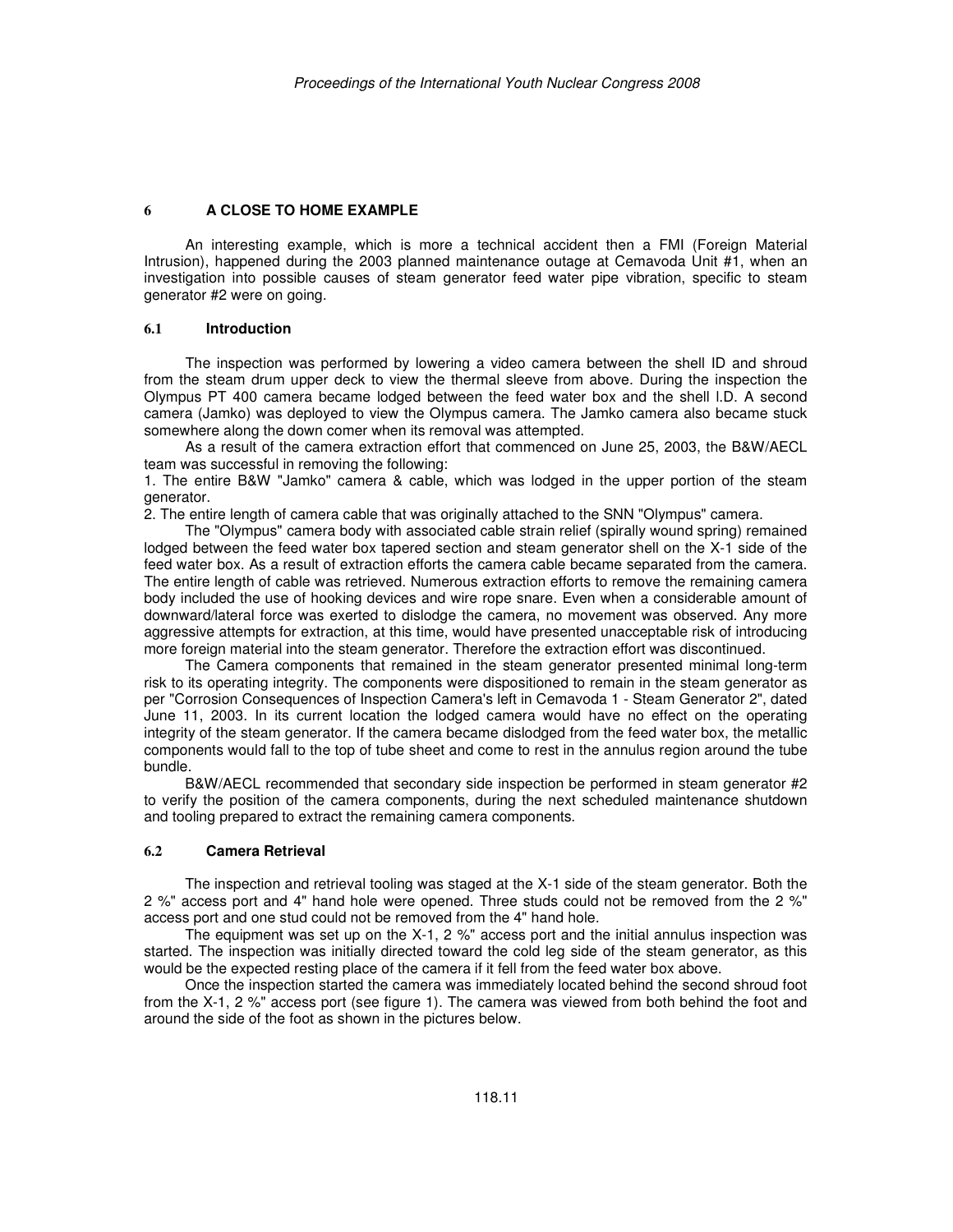

Figure 2: Camera was viewed around the side of the foot as shown in the picture.



Figure 3: Camera was viewed behind the foot as shown in the picture.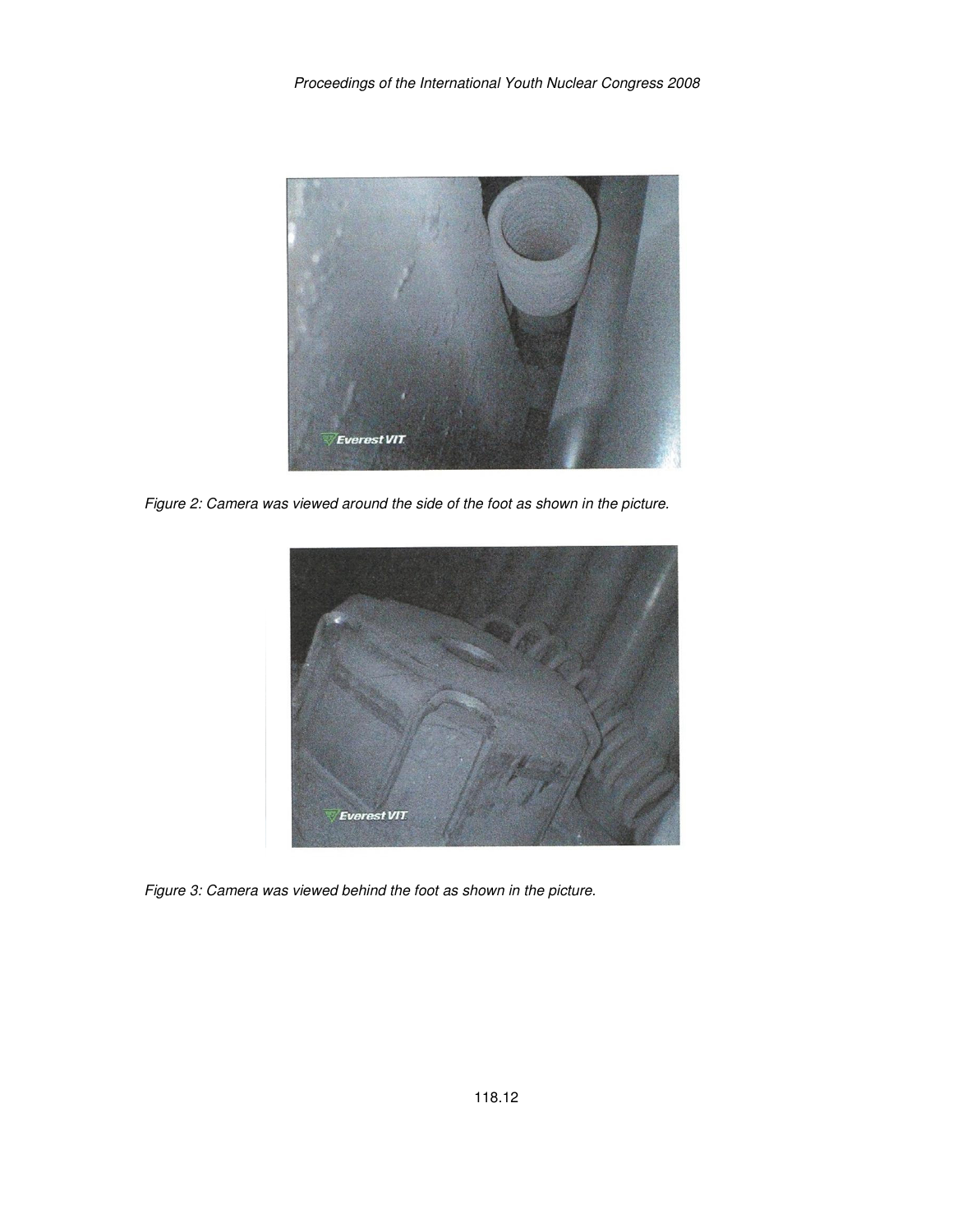

Figure 4: Camera location was confirmed close to X-1 port.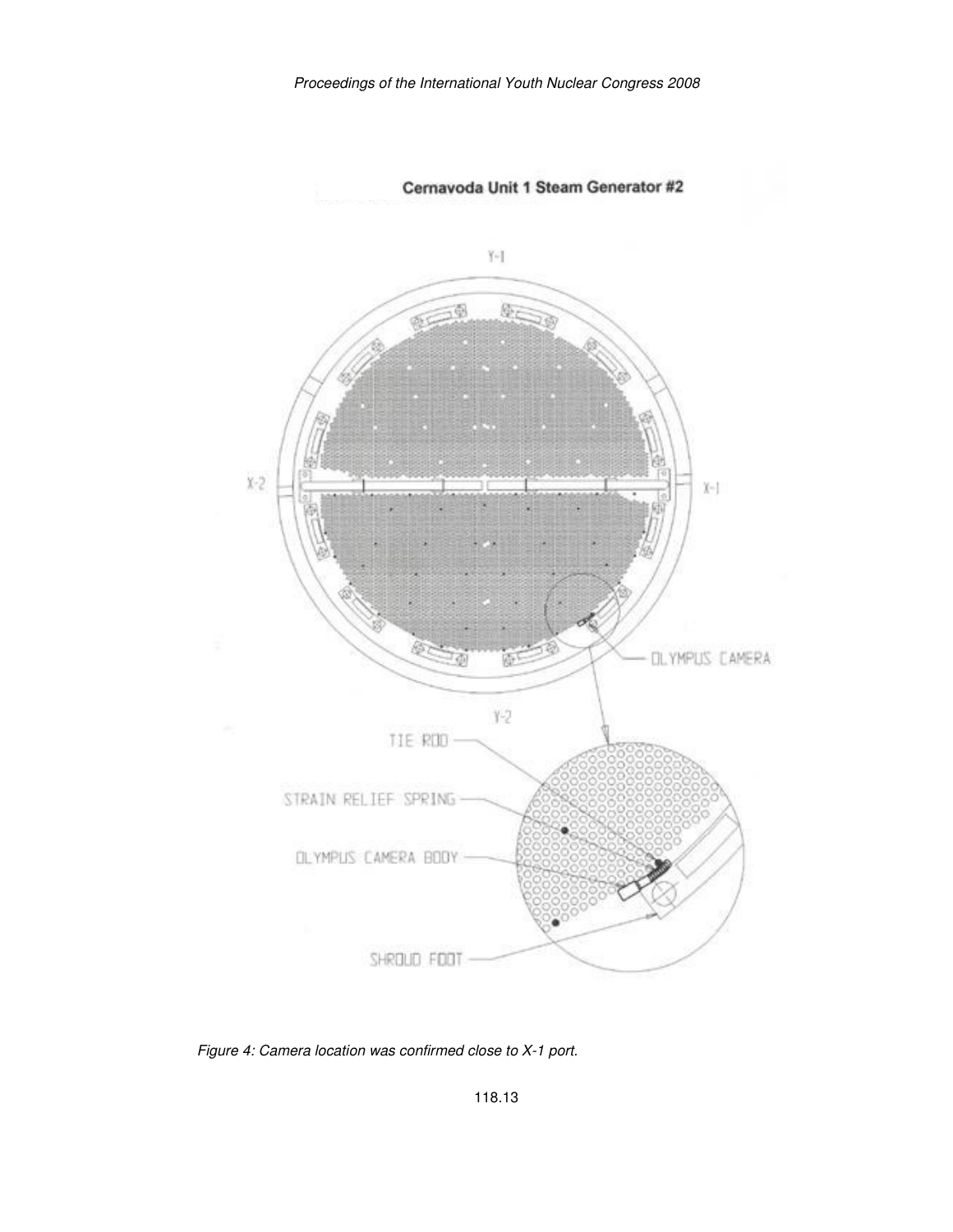Once the location was confirmed, it was decided that the retrieval procedure that was most likely to succeed was to approach the camera from the 2 %" access port from the X-2 side. Although the camera was closer to the X-1 port, its location behind the shroud foot made a retrieval attempt from this side more difficult. Therefore, the X-2 access port was opened and the X-1, 4" hand hole was closed.

Once the camera was removed a complete annulus inspection was performed. This inspection confirmed that the annulus was free of foreign objects. The tubes in the area where the camera was retrieved from were viewed from several angles. Some scuffmarks on the tubes were visible however, no severe damage was apparent from this inspection. Some areas behind the shroud foot in the location of the spring could not be viewed.

#### **6.3 Summary**

As expected the camera was located on the tubesheet almost directly under its lodged location in 2003. All parts of the camera were retrieved. The camera once removed from the steam generator was compared to the parts list supplied by the manufacture. All the metal parts were intact. The only parts, which were not removed with the camera, were the plastic components that more than likely would have disintegrated under operating conditions. The final annulus inspection that confirmed that there were no foreign objects in the annulus supports this assumption.

The final annulus inspection showed that the tubes in the area of the camera did not appear to be severely damaged. Although a couple of tubes appeared to be scuffed, there was no visibly evidence of tube damage. The fact that the camera was easily retrieved from behind the shroud foot shows that the camera was not wedged in place. This coupled with the fact that ECT determined that the tubes in this area were not fretted, suggests that the camera caused no significant damage to the steam generator tubes.

#### **7 CONCLUSIONS**

To avoid equipment damage that could result in decreased system safety and reliability, system or component rework, and increased maintenance costs and radiation exposure the following should be strictly adhered to:

1. All staff is responsible for adhering to FME requirements. Foreign Material is material that is not part of the system or component as designed.

2. Control entry of material and personnel. Individuals should be free of loose dirt on clothing and boots and have no loose items in their pockets.

3. Ensure all openings are covered and check all systems and components before closing them up.

4. Prevent accidental entry of foreign material. Staff completes work in a timely manner to reduce the time that an open system or component is vulnerable to introduction of foreign material.

5. Recovering from an intrusion of foreign material. Notify the FLM of any problem in adhering to FME requirements.

6. Periodic monitoring and examination of work areas by the FLM assure adequacy of precautionary signs, tethering of tools, log keeping.

7. FME "as found/as left" inspections are mandatory and MUST be documented on the appropriate form and the work report.

8. Ensure all material removed upon exit. Re-establish system cleanliness prior to returning component to service. Poor housekeeping and FME practices in sensitive areas like Reactor Bays, Fuel Bays and around sumps can lead to damaged equipment and impaired safety.